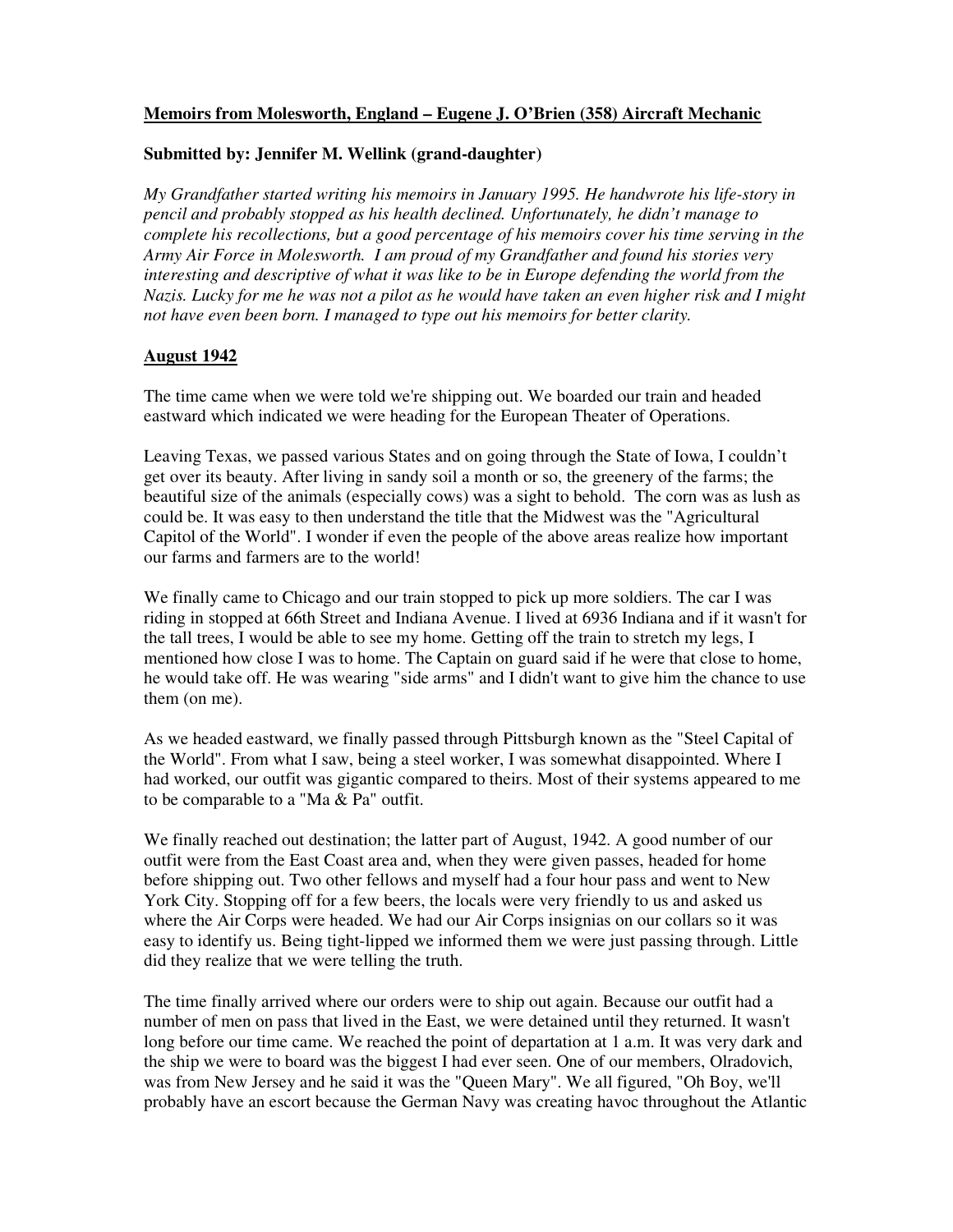area. There was a giant U.S. battleship moored near us in Hudson Bay and, as we pulled out, all heads were waiting for the Navy to lead the way. It turned out the only escort was a P-12 biplane with British markings. It left us after going 50 miles out.

From what I can recall, we had 18,500 Air personnel on board. It was September 1, 1942 and Labor Day. The first day was like an ordinary cruise then, after that, the ship took evasive action.

All duties were taken by other Air Corps outfits due to our late arrival. We had nothing to do but sweat out our enemy's action against us.

Due to the evasive action we were taken; i.e. seven minutes one way and seven minutes another way, the ship had to have our "B" bags in the hold arranged for better ballasts. Our outfit gladly applied. We were down in the "hold" about 3 stories and "B" bags were piled sky high. I noticed one bag on top of the pile split on the side and I mentioned this to my teammates. They said, "Forget it, if the guy couldn't secure it better than that, he deserved to lose the contents." I agreed, then, my conscience got the better of me. I climbed up the 3 stories with rope to tie it and whose do you think it was? Mine!

The ship was so crowded that half slept in cabins and the rest slept on the deck. My first night was on deck. It was cold and we wore our long underwear; our O.D's (Dress Uniform) and heavy overcoats. After much searching, I found one vacant spot and settled down for much needed rest. Just about fell asleep when I got kicked in the head. It happened several times so I put on my steel helmet. Still got kicked in the head but did manage to doze off. I was sleeping in a walk way.

The first nights deal was "Child's Play" which was to be repeated. The original place I found was a "walk way". My next night sleeping out was a disaster; even the walk ways were loaded. My extra bag called the "A" Bag had my personal daily belongings. I found a spot outside the railings of the Life Boats and tried to sleep. Due to our changing course every seven minutes, the ship would swerve up to 30 degrees. I tied my "B" Bag to my ankle and on one occasion, it went overboard; me clinging on to the safety rail. This action was not to be repeated the rest of the voyage.

When the time came to again sleep out on the deck, yours truly used his smarts. When the bath tubs were not in use, that's were I got a decent nights rest.

The reason we took evasive action every 7 minutes was because that's what it took for the German submarines to lock in our position to fire their torpedoes.

The order came out that all were to wear life preservers. Whenever they loosened them from the outer ceiling decks, they were picked up immediately. I was always at the other end of the ship and, when I got there, all were gone. When asking the Lieutenant in charge, he said if I'm not there on time it my tough luck.

After 2 1/2 days on the high seas, an order came out, "If you don't have a life jacket, you don't eat." This was a serious deal with me; the more the ship rolled, the hungrier I got. I then went to an English sailor who was a member of the crew.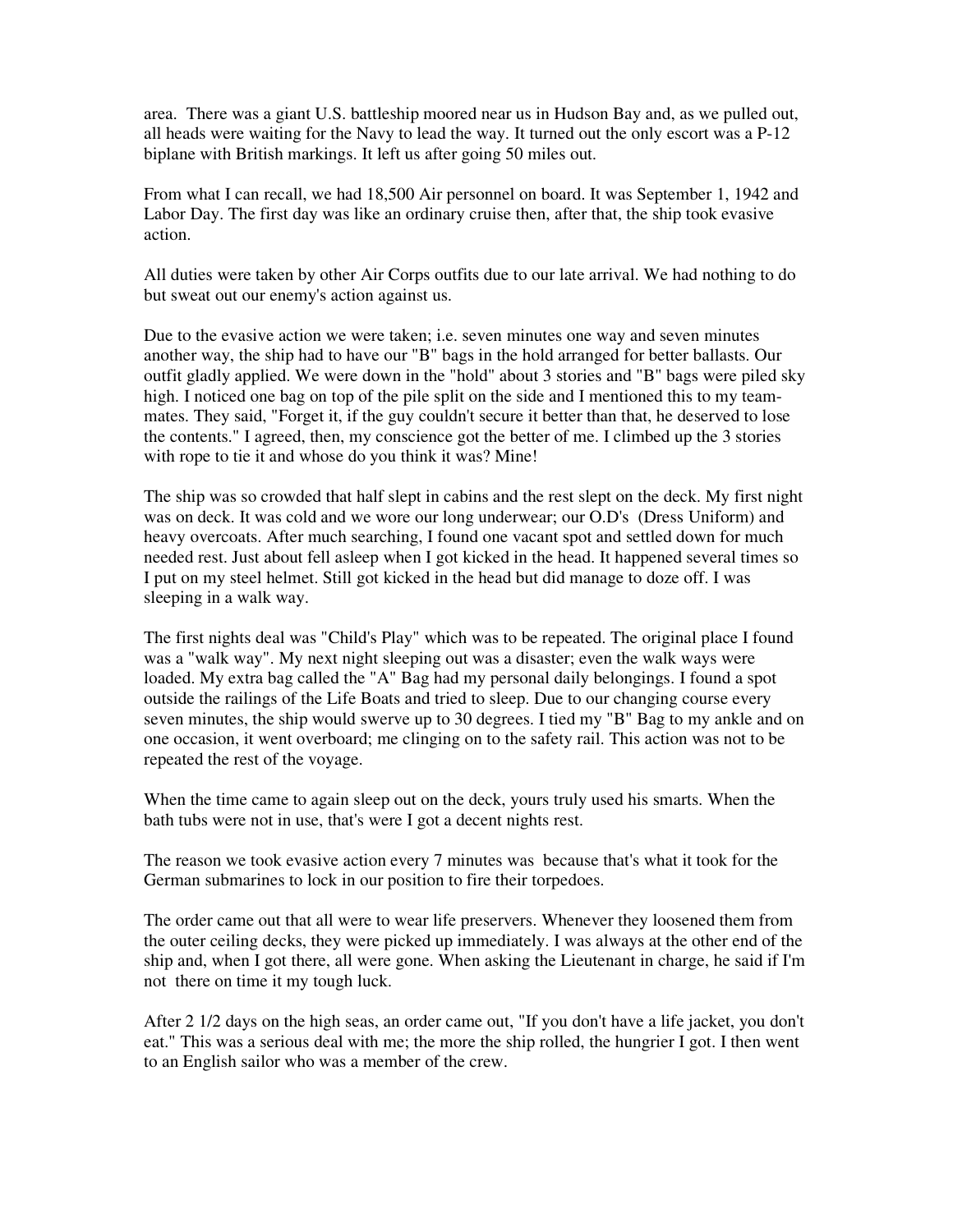I asked him "Who is in charge of this boat?" (This was a cardinal sin to refer to a ship as a boat, which I knew). With his English accent he said, "I'll have you know, this is a ship and not a boat." He did, however, tell me how to get up to the captain's quarters, but said I probably would be stopped.

I followed his directions and after climbing about three stories, headed for the Captain's quarters. I was surprised at the wonderful decor which would rival any of our hotels in the U.S.

In my journeys to locate the Captain, a gentleman in civilian clothes approached me and asked me what I wanted. I told him it was a personal matter with the Captain of the Ship. He looked like Adlai Stevenson, Governor of Illinois in later years). He said, "You can tell me!" Explaining the situation to him he said, "How did you get up here? Did you meet anyone?" I told him, "No." and "If the Army couldn't supply me with the necessary Life Vest, maybe the Navy could."

We walked down the way I came up and when we opened up the hatch door he said, "See that Lieutenant there, tell him you are to get a life preserver." I went over tot he Lieutenant and said "Lieutenant, I want a Life Preserver. Again he was adamant then I told him, "See that gentleman standing at the hatch door? He said, "Who is he?" I said, "I don't know but you better give it to me." "You ask him." I got one.

I can still remember the evasive action we took before our destination. Fellows playing "Craps" would roll the dice on the deck and when the time would come to change our course, the dice would roll back in the opposite direction. If I didn't see this, to this day, it would be hard to comprehend.

Arriving in Glasgow, Scotland harbor, we disembarked to small landing craft a bright sunny day. The seagulls were probably happy to see us because they were all over the place and one of them "greeted" me with a direct hit. I wanted to shoot him but the Captain in charge, laughingly forbid it. Seconds later he received the same "greeting" and then it became a different matter. Still we had to obey his order. Had all I could do to retain my laughter. The train trip from Scotland to England was uneventful. Each compartment held about eight of us and had a sliding door to the through isle. I stood up a good part of the way during the night taking in the silhouette of the darkened countryside and towns we passed through.

After many hours we finally arrived in Thrapston, England. There were English trucks waiting for us to take us to the field we were to operate from -- Molesworth. As we started out, we discovered the English drivers were driving on the wrong side of the road. Guys were pounding on the rear window and stamping their feet trying to get the driver's attention. In short notice, we learned that "we" were the ones who drove on the wrong side of the road.

Molesworth is located in the "Midlands" part of England. It is a quaint picturesque village and each house and barn units would be a painter's delight. The people were friendly in a reserved sort of way.

There was much for us to learn in the short period since our arrival. Our new enemy had over three years experience over us and it didn't take too long for them to discover our weaknesses. We in turn learned to counter their successes as we learned their tactics and reciprocated.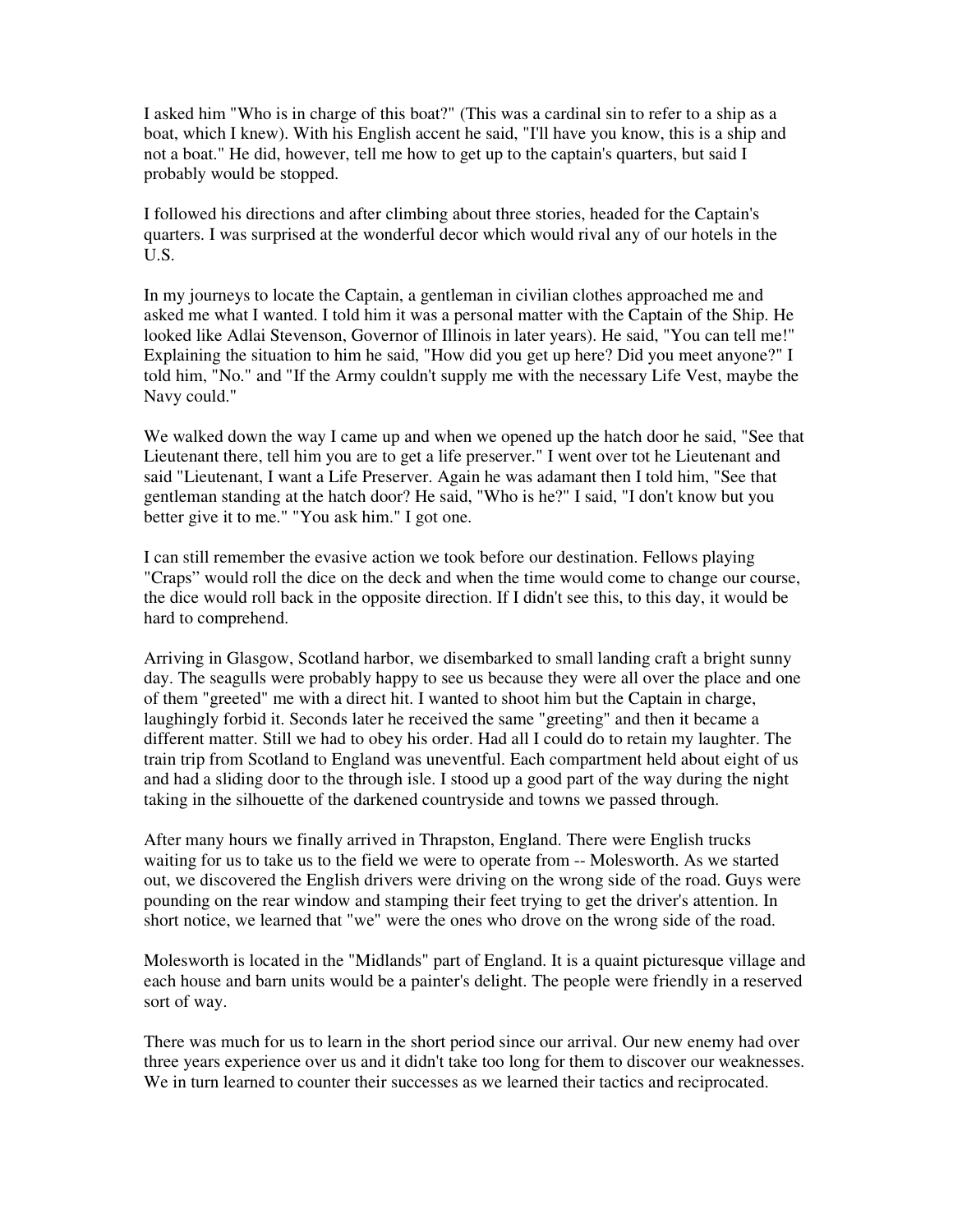This field was originally erected in World War I and still had the same buildings. Little did we know we were to spend three years there.

There were additional barracks built and the English referred to them as "Quonset Huts". They were made of corrugated metal and half round. Windows were few and there were two doors to enter. Due to the black out orders of the day, on entering, no lights were exposed and the door behind you had to be shut tight so as not to shed light out into the darkness. The rules for such were very strict. All openings were covered with black curtains. One could be "locked up" if he didn't follow the Black-Out-Orders. The reason for this is our field position would be visible to enemy bombers, disclosing our position.

Our airplanes (B-17 Bombers-Heavy) hadn't arrived as yet so our duties were scarce. I was put in charge of a small brick enclosure containing possibly a hundred pipe valves. These were used to control the amount of fuel in ground tanks for our planes and trucks necessary for our operations. My work was only temporary till our planes arrived. One of the things to do was to put a measured dip stick into the openings of the underground tanks, take a measure and record the gallons in the morning. Did the same procedure in the evening. Our charts showed there was more "Petrol" in the evening than in the morning. This was due to "expansion" due to the warm build-up of the ground during the day.

Being one of the last men assigned to my new outfit, I didn't know too many of the guys but it didn't last for long to get acquainted. We all realized we had a major job to do and would have to depend "on the other guy" when the time came.

Slowly but surely, our airplanes arrived. My first plane was "Leapin' Liz". John Simpson was ground crew chief and I couldn't have been assigned to a better one. Even with the Aircraft School in Kansas City, Mo., John made a good mechanic out of me. The experiences I received were far too limited due to the complexities of our Bombers but I will detail some later on as my memory dictates.

There are four Squadrons to a Group and our field was eventually called "Hell's Angels". Each squadron had eight aircraft. Each aircraft had ten flying men and the ground crews membered 4,5, or 6 men.

To maintain a Group, there were many, many operating personnel in addition to the above. These consisted of and Engineering Department, Supply Department; Cooks & Helpers; Truck Maintenance Department; Sheet Metal

Workers; Armament Dept. to load the bombs; Weathermen; Hospital and Medical personnel; Office Personnel (they saw we got paid, thank goodness) and many others too numerous to mention.

Our initial operations against the enemy began by bombing the sub pens of St. Nazaire, France on November 17, 1942. Clouds covered the target area so the planes came back to Molesworth with the full load of bombs.

The main reason for bombing the Sub Pens was to cripple Hitler's Submarine Fleet which was plaguing havoc on all Allied shipping and especially trying to hinder us sending men and supplies to the war zone. It was a real relief to see all the planes return without a casualty.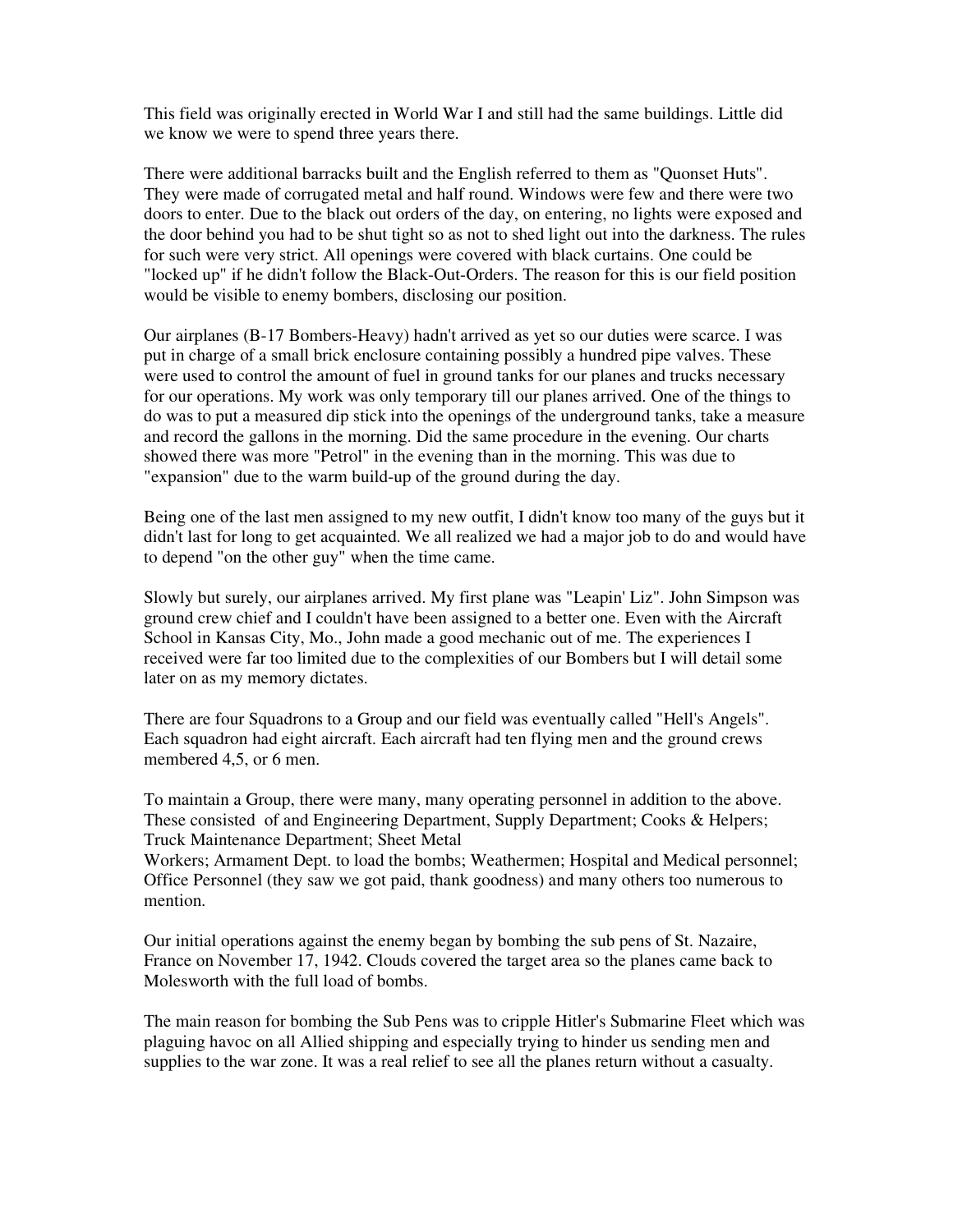When our "overseas mail" from home reached us, I had a letter from my sister, Winifred, stating that an Italian Court in South America notified the German Navy that the Queen Mary was leaving New York. She said she hoped I wasn't on it due to the Submarines from the German Navy causing endless trouble. Needless to say, we arrived safely after weaving back and forth in our 4 1/2 day trip to elude them.

After many missions, our planes were pretty well shot up. Holes from flack covered a good part of the exploding shells and there were many engines to replace. Our work carried on all through the night for repairs. We did everything possible to get the work done to get the planes ready for the next mission. When the "Purple Alert" was on, all lights were turned off because this meant the enemy planes were headed in our direction.

This alert was followed by a "Red Alert" which indicated that our base was the "intended target". Every night at 7 p.m., we could hear the drone of a German airplane overhead. If one's watch did not indicate 7 p.m., we would automatically reset them because we knew how punctual our enemy was. We would not turn our spot lights on him even though he was taking pictures of our activity. If we had opened fire to shoot him down, our doings would indicate there was something important we didn't want him to know.

Coventry, England was directly east of our airfield and received a good amount of Air Raids. They were about 40 to 50 miles east of us so, when they were getting bombed, many times we would wait for explosions there to see what we had to do on the repairs to help complete our job because we couldn't use our lights.

The hours we put in were endless. If we had finished our repairs on our plane, we would then offer help to another crew who still had not completed their repairs. One of our main thoughts in getting all the planes possible in the air was because it might be that one plane that had a direct hit on the target and would not necessitate our going back a second time with more loss of life.

It was seven months overseas when I received a Cable Gram saying: "Congratulations Gene on a new baby son; Mother and baby doing fine."

I was so relieved that the event went along so well. It didn't take too long before receiving pictures of Therese and Jimmy. Incidentally, this also increased my allotment in pay.

Our first heavy bomber plane was a B-17-D and it was named "Leapin' Lizz". I forgot how many missions it had. On one occasion, I had mentioned to the Navigator I'd like to take a "Milk Run" mission (a short one). This one day he said the next mission would be a "short one" but I didn't feel like going on it due to the time it took by time they rendezvoused with the other groups. "Lizz" was to be the stand-by "Tail End Charlie"; to fill in if another plane aborted for mechanical reasons. As fate would have it, the plane pulled in behind to formation and, in doing so, flipped over on her back due to turbulence of the planes ahead. One of the "Waste Gunners" (he handled one of the side guns) was a former Aircraft Mechanic. (We mechanics seldom wore our parachute harness due to many things being checked in flight. As the plane flipped, he jettisoned the side door to escape. He just about had his chute clipped on one hook when someone behind him kicked him out. He landed safely but eight members of the crew were not saved. The navigator managed to bail out and also landed safely. On talking to him he said, "See, if you did go on the flight, you would probably have made it. I told him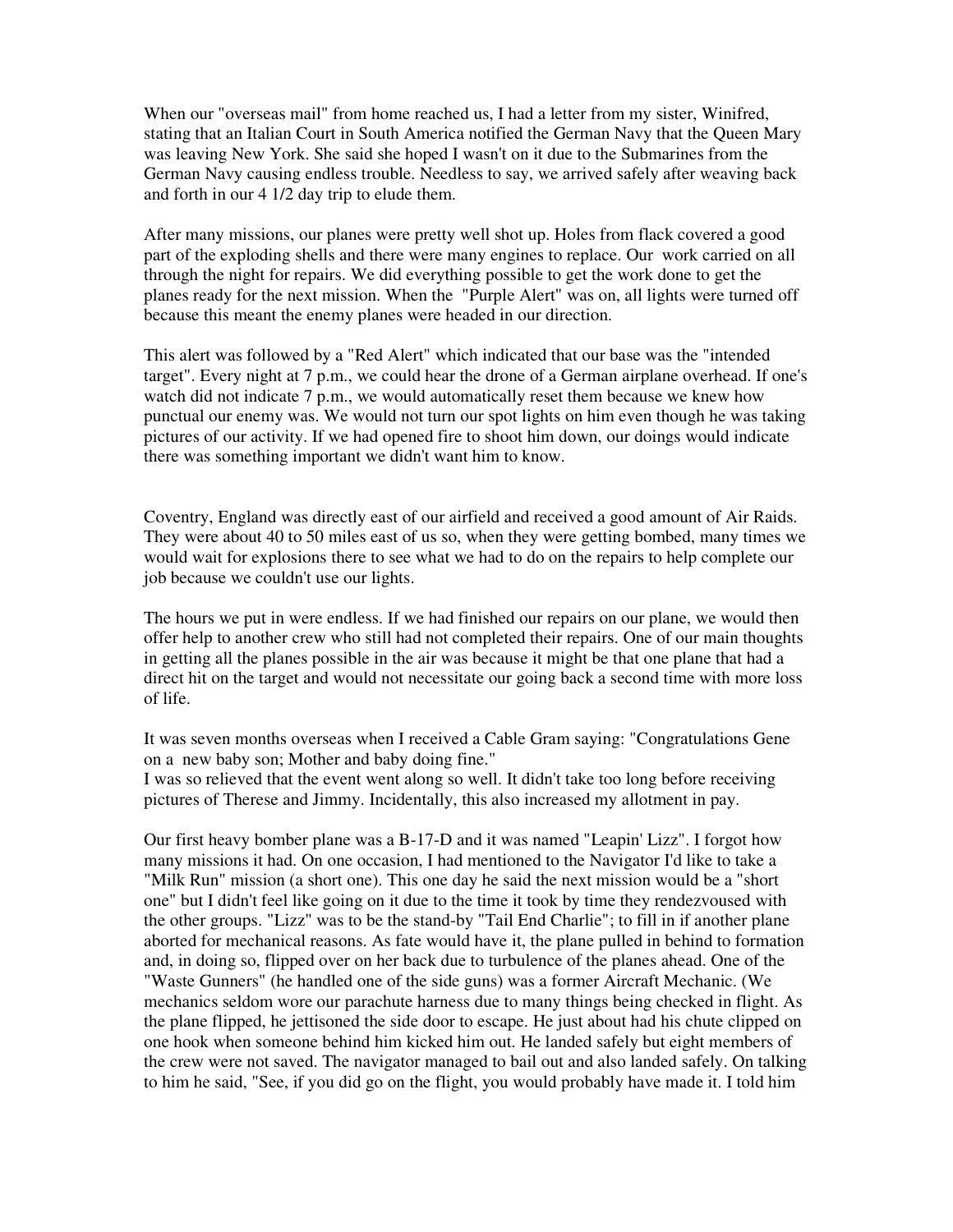"Sure but if I were in your compartment, you might not have made it because I'd be out before he ever thought about it. He said, "My Gosh! I didn't think about that."

Our replacement plan was to arrive and my Engineering Captain told me the time it was to arrive. I don't recall why he didn't contact my Crew Chief because he was to be in charge.

Upon landing, I was introduced to the pilot Lt. Jack Watson. When I asked him if he was "The" Lieutenant Jack Watson he laughed and said "I guess, I am 'The' Lieutenant Watson if you put it that way."

The reason I mentioned the above was during the World Series Baseball Championship of 1942, the radio announcer was talking about buying War Bonds. He mentioned that the Bonds helped our government in building ships and also airplanes. This B-17 flying above tuned in on the game and when the announcer mentioned B-17, the Lt. said he threw out his chest forward and pushed the stick forward buzzing the stadium. Still talking about how their War Bonds helped pay for the B-17. "I buzzed them again. The mayor of New York tried to have him 'busted' but he was shipped overseas. Lt. Watson and I became friends and I flew with him a number of times. He was an exceptional pilot.

Our new plane had to be named and name we picked was "Yankee Doodle Dandy." The first part 'Yankee was painted red; Doodle was white, and Dandy was blue. For each mission I painted a small bomb insignia on the pilot's side; for each enemy plane shot down, a swastika was painted above the bombs. We had a total of 48 missions on her and I don't recall any other B-17 on our field that had as much battle damage as her. I lost track of the number of engines and super-chargers we replaced because of battle damage.

Yankee Doodle was scheduled to have an additional gun installed in the nose at the Bombardiers station. This was a venerable place that the German pilots discovered was a weak spot of the Fort. They would fly in dead level towards us and wiggled their tail from side to side while firing their 20 mm guns at us. The upper guns could not lower themselves low enough and the ball turret gunner could not shoot higher. Our one tactic was the pilot would ask which gunner was available to take him on. If the upper turret was available, the pilot would drop the plane's nose to get him and vice versa for the ball turret. The German fighters then developed a countering manoeuvre by flying upside down; firing their guns then goes into a steep dive. This was due to the increased speed they gained in the dive.

Before the new guns were installed, the tactic of lifting or lowering the nose made us a bigger target.

While we were on the field having the new gun installed, we pulled the necessary inspections which were routine. This field, Snederthin Heath, was a goldmine for spare parts. Because of the rubber strikes back in the States, it was really difficult getting especially rubber products. If a plane was shot up and much work had to be done to get it back in flying condition, anyone needing a part not in stock would literally "cannibalize" another plane.

Many times we had to put the plane on jacks because someone needed tires. (They would take the whole wheel.) We in turn would have to do likewise when our plane was repaired. All this caused double work for repairs.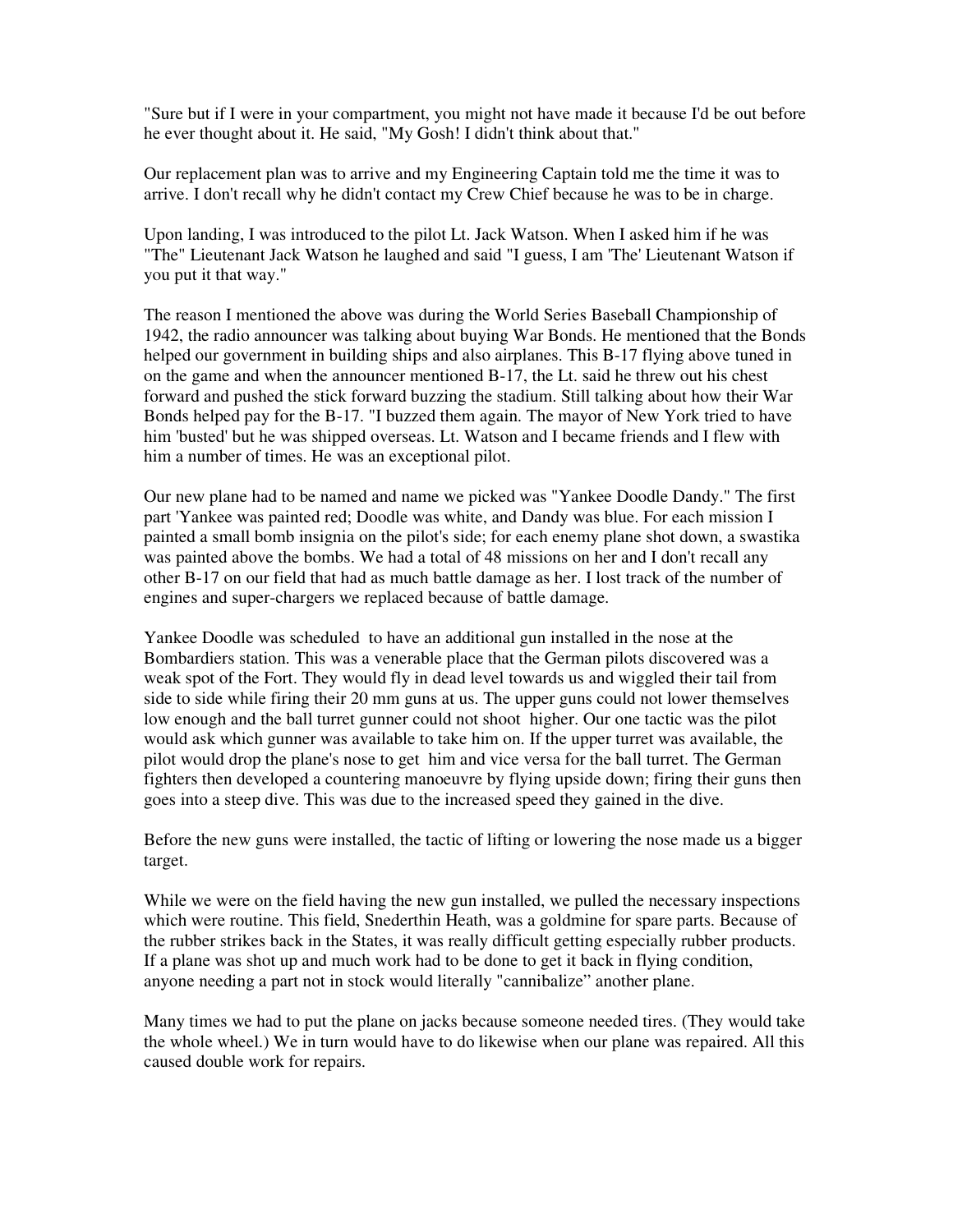Seeing all the spare parts so wonderfully catalogued made us feel like kids in a candy shop. Two of our air crew had a tandem bicycle and they pedalled back to our field to see what parts the Supply Shop and Crew Chiefs needed. We packed our plane with so much supplies that there was barely enough room to get in.

When all our work was completed, two other B-17s stopped off bringing us a flying crew. We unloaded  $1/3$  of what we had into one of the other planes.

As the new relief crew approached us, one of them was a radio man. When I saw him, I told our crew we were going to "crack up". The reason for my prediction was he was in several mishaps in which he escaped unharmed. The gang laughed and we took off heading back to our field in Molesworth. I was in the Bombardier's position and as we approached our field, I was watching our ball club down below with binoculars. Thinking it might be a rough landing, I removed the binocs and prepared to be ready. As we came in, we "Pan caked" coming straight down breaking our right landing gear. I bounced up to the ceiling and down again. The new gun was stabilized but still bounced all over the place. The propellers of No. 3 and No. 4 engines were bent back like rubber bands. One piece came through the right side and struck 12" from my head.

We were doing 94 miles per hour and Lt. O'Connor did a good job of keeping the damaged side up. We were heading directly for the plane "Hell's Angels" and it looked like curtains for us. Just about 50 yards from Hell's Angels, our right wing lowered and we hit a 55 gallon paint drum and spun completely around before coming to a stop. Both No. 3 and No. 4 engines were ruined and the inner and outer right wing was demolished.

I came up to the Pilot's compartment and told everyone to leave by the rear entrance. As they left, I cut the main-line switch to prevent a fire, then grabbed a fire extinguisher. Went out the front escape door hoping the left landing gear would hold up. Each engine had its own fire extinguisher, but I decided not to use them due to the ruptured gas tanks and possibly causing an explosion.

Lt. O'Connor sat on the damaged wing with his hands on his head. I told the investigating officers it was due to our over-loading the plane with our newly discovered parts.

Two Colonels were discussing whether "Yankee Doodle" could be repaired. To a man, the Ground Crew said it could.

The next big step was to jack the plane up for removal. We used small hydraulic jacks first then installed 2x6 pieces of wood to set another set of jacks on.

After jacking the right wing up about 2', we had a huge rubber coated balloon to spread out under the damaged wing. It was my job to drag it under as far as I could then flop out the "guy ropes" towards the wings trailing edge. It had occurred to me the wing could have collapsed any moment. When the balloon was properly positioned, air was pumped into it to raise the wing high enough to install wing jacks. This being accomplished, we removed the damaged right landing gear and replaced it with a new assembly.

Yankee Doodle was towed to the hanger for repairs because the damage was extensive. Number three and four engines were removed then; the outer wing and inner wing panels were next. This was a giant project because all the electrical lines; fuel lines; hydraulic lines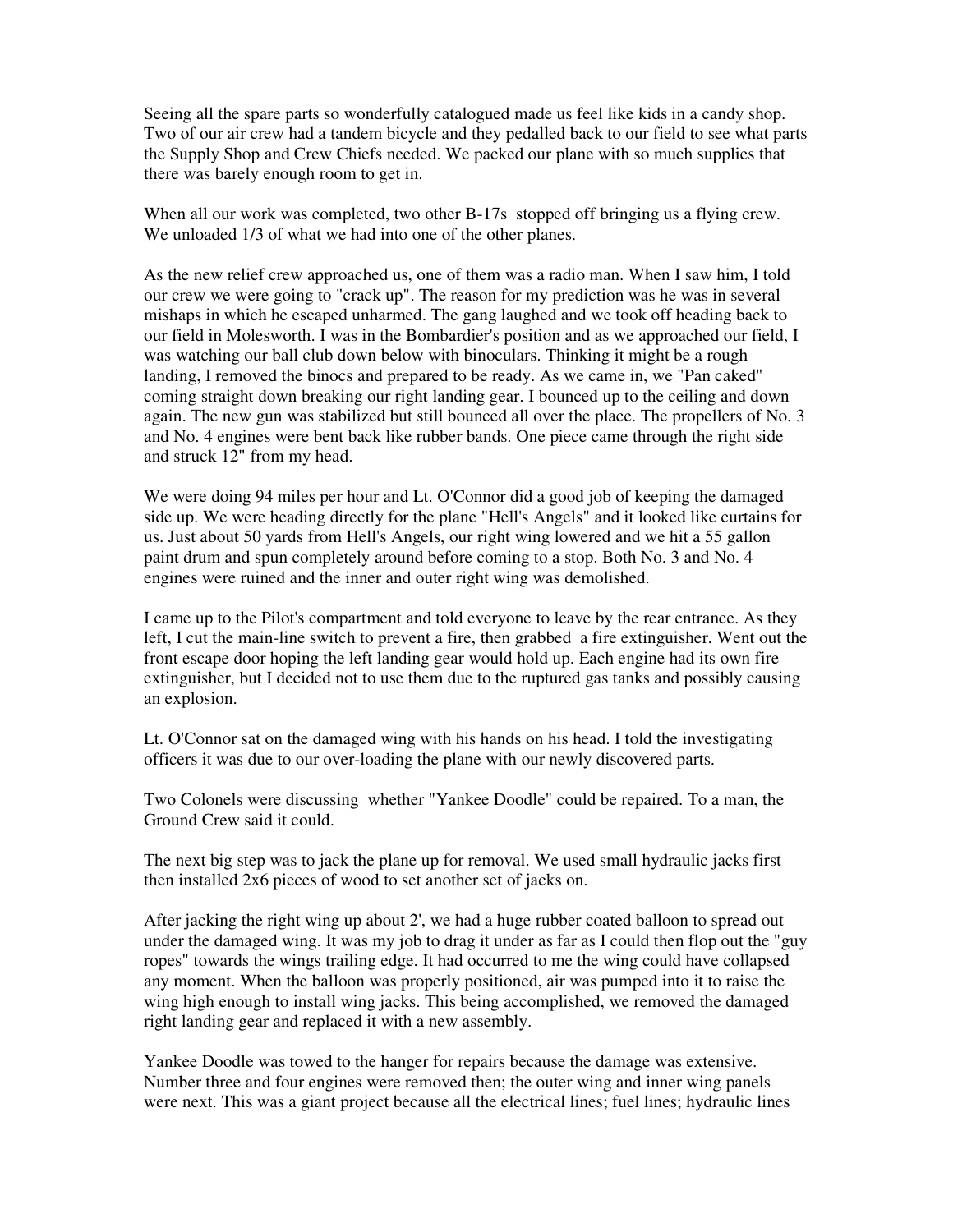etc. had to be dismantled before new work could be done. Aside from making the necessary repairs, we had to guard our ship against others seeking hard-to-get parts to repair their planes. Any item removed from our plane had to be written down on the Mechanics Form 1- A. Then in turn, we had to reserve the job of replacing same from other damaged aircraft.

When all the required work was done, the plane was towed out of the hanger. We started engines and taxied back to our disposal area to make further minute checks before releasing the plane for flight inspection. This being done, the next step was a request for a flight as a final test before releasing the plane for combat.

We taxied toward the main runway and took off for the final check. I was the flight engineer and we had to "slow time" No. 3 and 4 engines before releasing the plane for combat. The reason for this procedure was to "break-in" the engines for normal wear and it also extended the life of the engines.

During this four and one-half hour of slow-timing, the pilot said, "Well O'Brien, I suppose this will be a 'jinx ship'." This didn't go good with me because we were sure of our workmanship. I asked him to release control of the stick and the "Yankee" flew straight as an arrow.

I don't recall how many missions she had since repair but the usual battle damages were repaired and taken in stride. All in all, I think she had completed 48 missions and 28 enemy aircraft destroyed.

In due time, our Commanding Officer, Major Mitchell was being sent back to the States after finishing his tour. He could pick any aircraft on the field to fly back over the ocean and he picked the "Yankee Doodle Dandy". Of course, it was a great honor to have him take our plane above all others because he had faith in our workmanship but, we were losing and old lovable friend we worked so hard on to survive.

I've had other close calls but this was one of the wildest 50 yards to eternity I hope never to repeat. Bouncing up and down, I saw "stars" which later was determined to be aluminium filings when the nose gun was installed. My final thoughts were of my wife and little son I had not yet seen.

The following day, Lt. O'Connor and I received a promotion; he from 2nd Lieutenant to 1st Lieutenant and me from Corporal to Sergeant. When we both met again for the next mission, Lt. O'Connor said to me, "O'Brien we have to do this more often."

Lt. O'Connor was one great guy. I don't recall the mission he went down on, but the town Wiesbaden erected a monument to him and his crew. The plane was badly shot up and losing altitude. I was flying very low and, from what I heard, it was close to hitting a school house when he banked the plane enough to miss it but it also lowered the flying speed below 92 mph, which caused them to crash. I know he did not survive, but am not sure if any of the nine others had been saved. To this day, some fifty odd years later, I remember him and his crew in my daily prayers. I also learned later that he jettisoned his bombs over an empty field so as not to devastate the town.

The date of the above was August 15, 1944. The 303rd Bomb Group sent 20 B-17s joining a force of 200 B-17s from other Groups.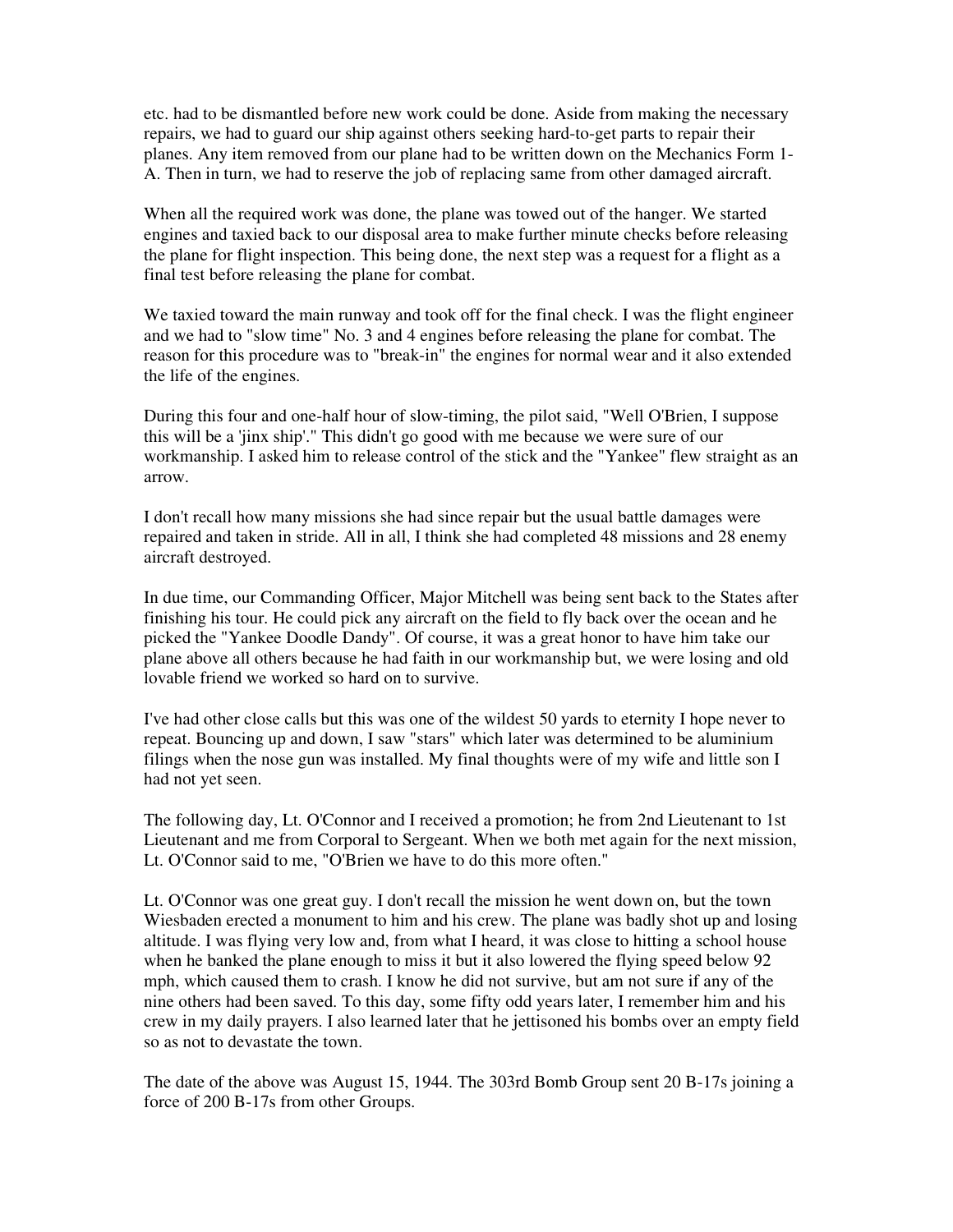About 20 minutes after completing the strike, and with no warning, the low formation was attacked from behind by 20-25 German fighters and nine B-17s were shot down, 7 from the 358th Squadron and 2 from the 427th. With this severe loss, it was determined that there was a spy on our field. The "Flight Map", which showed the target area, was penciled in, the "358 Bomb Squadron Wiped Out."

Vosler, a radioman and the Medal of Honor Winner was hit badly. I cleaned up the blood which circled 3 ft. wide and about an inch thick. He was hit by a 20 mm bullet and they could not remove it for fear of losing his life. I met him 3 or 4 months later and he still had it next to his heart and eventually has to go back for another operation.

Lt. Mathis, Bombardier, another Medal of Honor Winner was critically wounded when a shell tore off the nose of the airplane and he was knocked backward towards the navigator post. They were on the target run and he was sighting in the target area on his bombsite. On the bombing run, the Bombsite controls the movement of the plane and the pilot stands by steadying the plane in its place of the formation. Lt. Mathis crawled back to his position and said, "Bombs......" and died at the control. The Navigator completed the sentence by saying "Away". The target area was devastated.

The following morning those who had not returned had all their personal belongings put out in front of their barracks waiting to be sent home. It was a sad day for all of us realizing our great loss of friends. We couldn't let this stop us because there was a War to be won so; we started out all over again helping the new replacements and sweated out the arrival of our new planes.

After our loss, orders came out that the pilots and men of the flight crews were not to mention the targets after interrogation to anyone including the ground crews. The reason was to try to catch the spy. I was coming back from lunch and I asked my Crew Chief John Simpson who he thought the spy was. He said he had no idea. I then asked him to answer some of my questions such as:

- 1. What time the English workers showed up for work on the field? Answer: 7:45 a.m.
- 2. When did we see them next? Answer: 10:30 a.m. Tea Time
- 3. We next saw them when? Answer: 12 o'clock noon for lunch
- 4. When did we not see them? Answer: 2:30 p.m.-Tea Time

John was getting slightly peeved by this time so I told him only a few more questions.

5. We next saw them? Answer: 4:30 - Quitting Time

All his answers coincided with mine, then I asked about "Limey ", a short likeable Englishman, who was still at "Midnight Chow" which started at 11 p.m. Limey should have gone home with the rest of the workers and here he was sitting down and eating with us. On walking back to our ship or our barracks, he noticed the Armament workers loading the planes with bombs. If they were 500 lb or 1000 lb bombs he mentioned the likely target they were going to hit. This led me to believe that he might be the spy.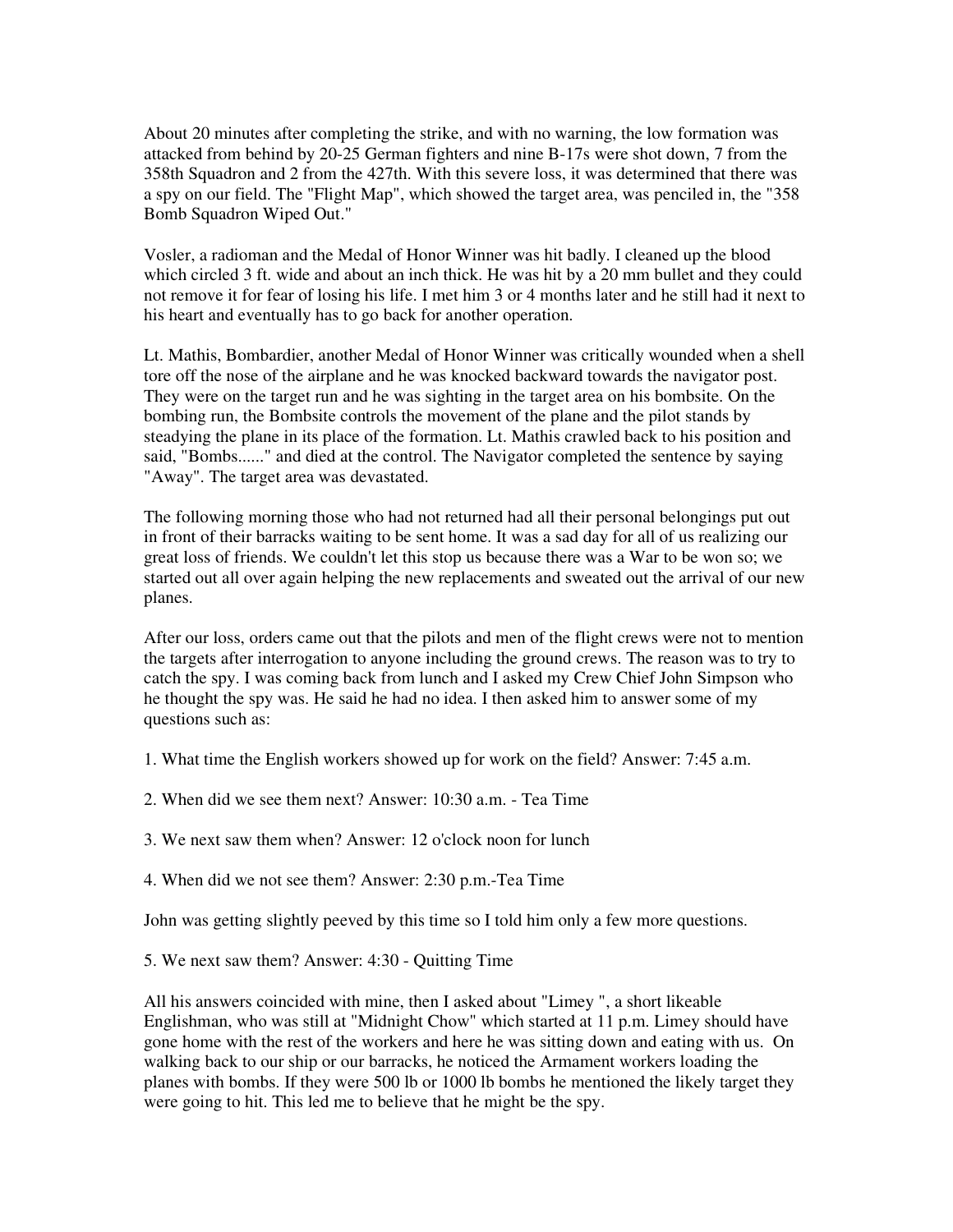Both John and I hoped we were wrong but decided to mention it to Lt. Newell, our Engineering Officer. All was explained as written here. From that day one, we never saw Limey again.

Was he the spy? Who knows?! I have been asked several times if I thought by turning him in, it may have saved lives. My answer was if he was responsible for the loss of Airmen in a matter of several minutes, those who survived the war may still be among us now.

I've investigated with a father and son in England regarding "Limey" and they haven't been able to get information needed.

Limey, being out so late and not taking a ride home as other workers were, had to walk home which leads me to believe he lived in the same small village of Molesworth right outside of our Airfield.

I have written to the Postmaster there but received no reply. We didn't know Limey's real name which made our inquiries more difficult to learn.

A very large book, by Harry Gobrecht, researched and in print contains a complete history of the 303rd Bomb Group. Even the minutest missions are included containing the time; hours in flight; the targets; names of crew members; support fighters; enemy planes shot down; amount of damage; crew members injured and many other credits too numerous to list. When I talked to Harry at the Colorado Reunion, he said there was nothing in the records indicating the spy.

When we needed more planes, a new one arrived and Kirkendall, Simpson's assistant became its new chief. I was assigned to it and after consultation, named it "Bam Bam". We painted a head of a Disney-like rabbit. We had a number of repairs but nothing as bad as Yankee Doodle. It did blow a left landing gear tire which in turn bent number 1 and 2 engine props. Had to charge both engines and conduct the usual tests in breaking them in.

One cold November in the winter, we were pre-flighting it for a mission. I was in the pilot's seat and Kirk was in the Co. Pilots seat. Being cold out, the cockpit windows frosted up from our breathing. The window was well frosted when a glimpse of light caught my eye. It was coming from the area of one supply tent where we kept our tools and necessary equipment. Scraping off the frost, I told Kirk, "I think the tent is on fire." To get a better look, I slid the pilot's window open and said, "No." George's number 2 engine is on fire. Without looking, I reached for the throttles to get our ship out of there. They were not positioned where they were supposed to be. I quickly pulled the throttle back to the starting position and had to turn the magnetic switch on because they were turned off. Managed to get No. 1 engine going; the No. 2 and 4 engines cut off. My next move was to get the ship the H--- out of there. Not knowing whether Kirk went out the front escape hatch or reserve door created an additional problem! If he went out the front and I taxied out, I might hit him with my props. If he went out the rear and I taxied out I might blow him into George's props.

My thoughts? I thought of Johnny Bull, the cartoon character in the Tribune showing a small fellow in striped pants, tails and a top hat sitting on a keg of dynamite. There were 6000 pounds of bombs behind me in the Bomb Bay.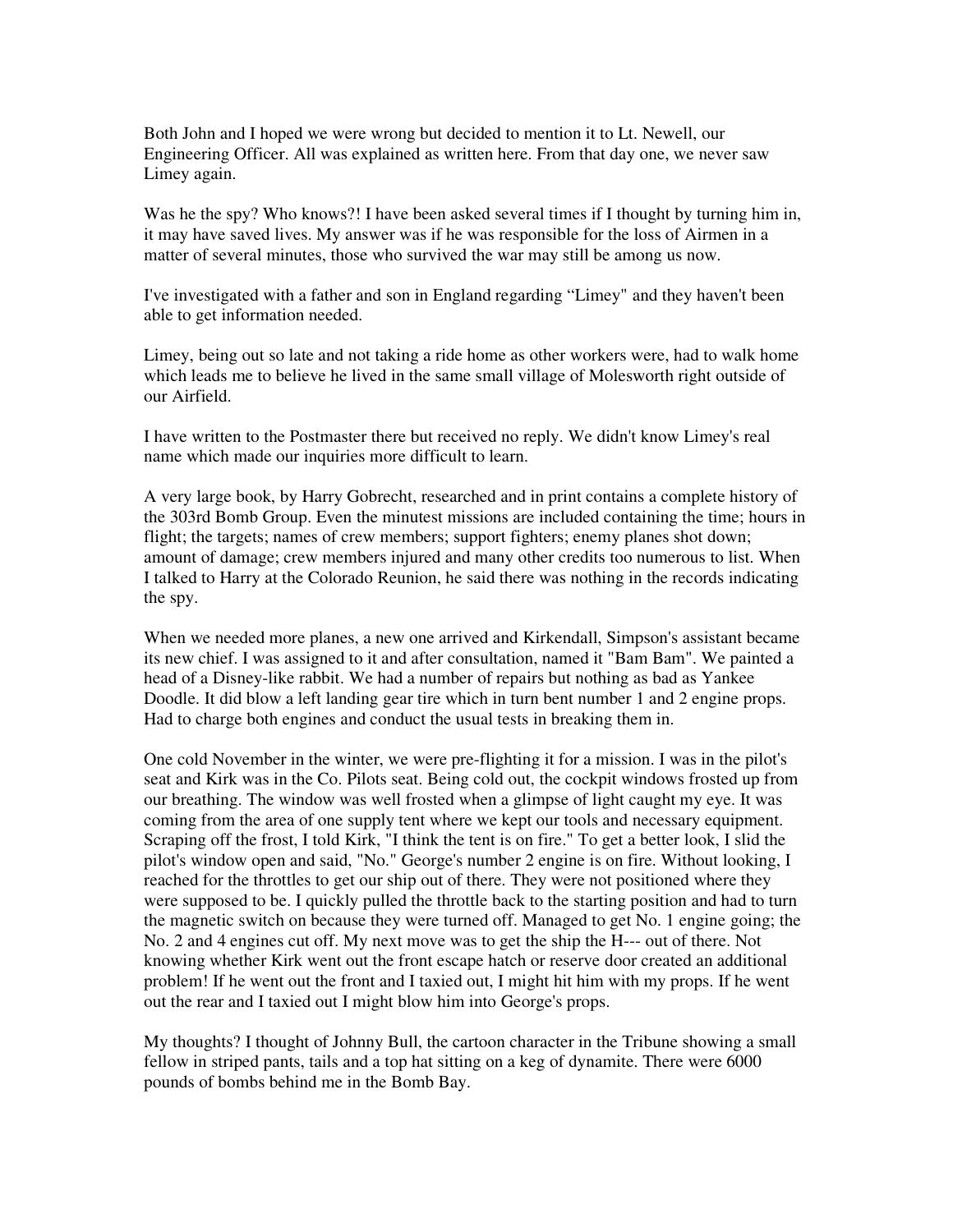Finally I noticed Kirk's silhouette near the fire so decided to take the ship to the opposite end of the field. While getting the plane into position to move out, I noticed whoever was in the other cockpit, was trying to get the No .2 engine revved up to blow out his fire. He couldn't get the RPM up so just about where my tail cleared his plane; I felt the relief of the world taken off my shoulders. As I started taxiing out, I lined up my No. 1 engine with his No. 2 engine; put on my brakes and turbulence of my prop blew out his fire. I noticed he closed the local flap smothering any flame that might be present in the engine. I saw a hand extend out of the cockpit indicating the fire was out. Still not taking any chances, I taxied Bam Bam to the opposite end of the field to the 427th Squadron area. Walking back some 20 minutes later, I met Kirk and I let him know I wasn't too happy in the position he left me in. Kirk laughed and said, "O'B that was fast thinking."

When the Flight Crew came out I had to direct them to where I parked the plane.

This fire happened several times more and they managed to blow it out themselves, still it was a dangerous position.

Having a specialist rating in Carburetion, I mentioned it was monitoring too much fuel while diluting the oil with a gas mixture in cold weather. No one agreed with me including the Captain, the Colonel and flight chief.

Captain Newell, our Engineering Officer called me in and informed me that he was making me George Ham's Assistant Crew Chief. This plane was called "The Floose". It was named back in the States before it was assigned to us. It was yellow and a cross between a goose and a duck. None of us knew why it was named so. While at one of our 303rd Bomb Reunions, and officer I knew flew on the ship a number of times. He said he understood the "Floose" was assembled by women. I told him that they did one heck of a job because it had 102 missions on it. It cracked-up at another field on its 102nd mission. I wanted to check it and repair it but they said it was too old.

George Ham was a very good fellow and friend. He was easy going and when I was assigned to him I had certain reservations about working with him. The Floose was the dirtiest plane on the field and when I wanted to wash it down, George, in his nice way said, "With all that oil on it, it slips through the air better." He married an English girl so, when he took off on a 48 hour pass, that's when things were done that needed it.

When I took over as Assistant Crew Chief I was given 2 engines with all the trouble. J. J. O'Brien was in charge of it before me so I asked him various questions about finding the trouble. It still caught fire and I wanted to change the carburetor. Everyone in charge said, "No." Then, one sunny day as I was washing down my engine and inspecting it, I found the trouble. When the cowling was off, someone stepped on the carburetor metering valve leaving an opening of 1/4 inch. Just then, Sgt. Don Flaherty drove up in a jeep and I showed him the trouble. He said, "O.K. O'B, you said it was the carburetor, go ahead and change it. "Don", I said, "Don't want to change it now." He said, "You son of a gun, you were the only one on the field who said it was the carburetor now you don't want to?" I asked him to go to the hanger and take the metering valve off the Hanger Queen because I don't think Supply has one. Don came back in 20 minutes and when word got out that the trouble was found I had an audience of between 20 and 30 mechanics. After installing the part, I started the engine up and, "Lo and Behold", no fire. From this incident, I noticed respect in my judgement thereafter.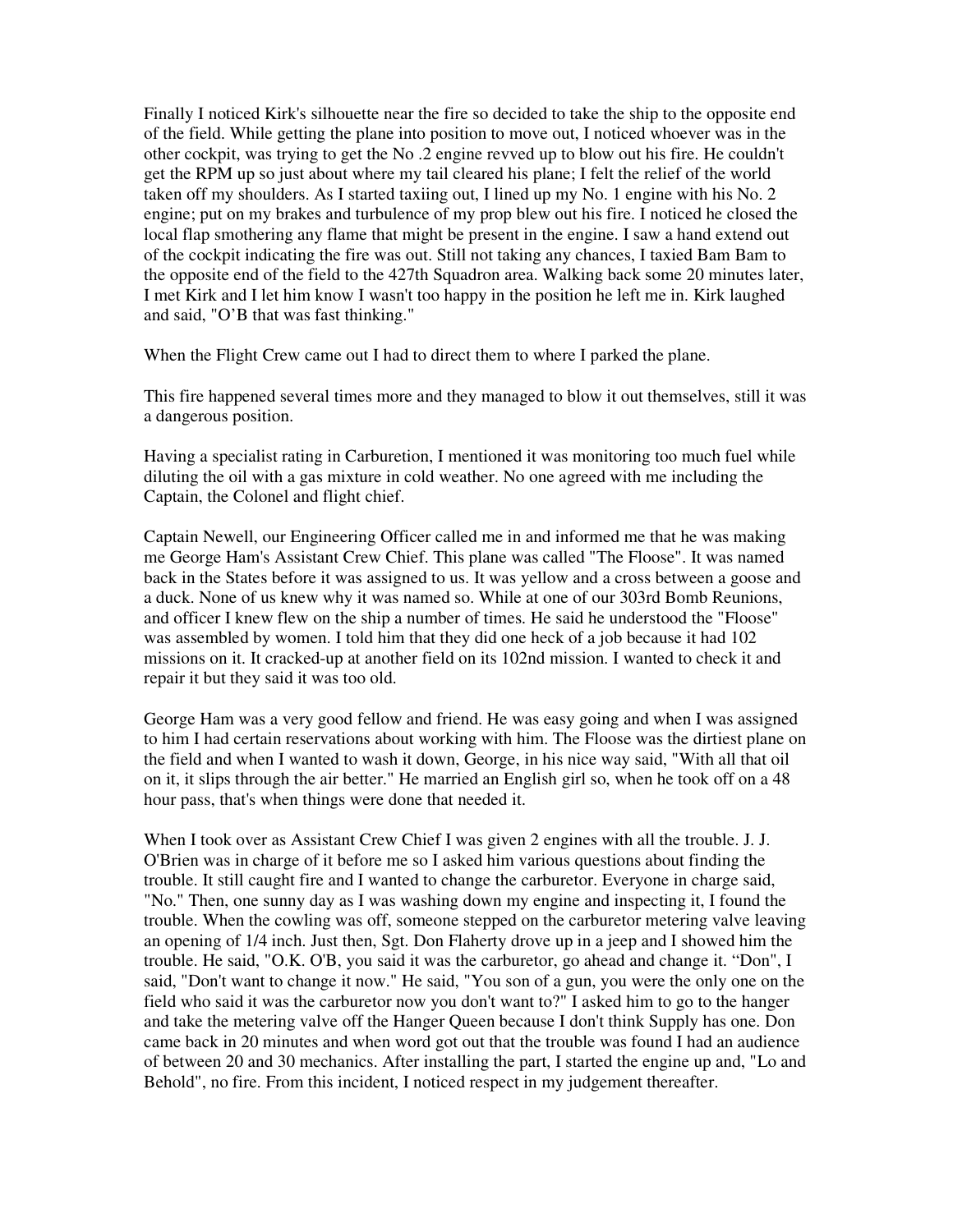Our aircraft, "The Floose" was parked off the end of the runway. The fog was very intense and I thought the mission to Dresden, Germany was to be cancelled. We were waiting for our pilot to inform us when he was given permission to taxi out to the starting point.

I was standing approximately 30-40 feet from our craft when I heard a roar of engines. The plane was coming down fast, almost hitting the vertical stabilizer. It was within 5-10 feet over me and I froze where I stood. A long scraping sound was heard when they crashed. My first thought was to rush to the scene and see if we could save the men if they were hurt. George Ham, my Crew Chief, (I was his assistant) and I heard the 50 calibre machine gun bullets exploding indicating the plane was on fire. George said if we got there in time to help the crew the bombs may go off. It was good reasoning because that is what happened. One 500 lbs went off and George said "that wasn't so bad." I said, "Right. Only I hope the rest didn't follow suit." No sooner said than done, the rest blew up and we both were blown off our feet. I remember telling him to keep his chest off the ground to prevent chest injury.

Before the explosion, we motioned to the pilot of the Floose to taxi out fast.

Heading back to the Engineering office, our Engineering Officer asked us what happened and what airplane was involved. I mentioned the above and said it was Lt. Goering.

He said if the plane was above you, how could you see the markings? I mentioned previously to Lt. Goering that he was taking off from only half the runway and to take more runway. He told me, "Sgt, when the wheels are on the ground, the plane is yours. When it's in the air, it's mine." I said, "O.K. Lt., some day you're going to come down real fast." I didn't realize how prophetic I was because that's exactly what happened. Lt. Goering thought it was "quite a feat" to get the plane in the air with a minimum of runway. He got up there a number of times before this event. The only misconception this time was he was carrying a full load of 500 lb bombs. The extra weight caused him to lose flying speed on take-off thus the crash.

One of the carburetors (the size of a car battery) flew off and almost killed a crew chief of another squadron. He was resting on a table in his Engineering Office and it came through the roof and ceiling and landed one foot from his head.

After making the report to my Captain, the tower called our Engineering Office for us to go out to the line and check the Floose, the starting point for take-off. The instruments were out of whack. On checking them, they were all operating properly. They were "shook up" a mile away so I told the pilot everything was operating properly. The plane completed the mission and there were no reports of malfunctioning.

I enlisted in the Army Air Corp Jan 9, 1942. Going through Basic Training, I checked out with excellent hearing. At the time if one had defective hearing loss he would not be accepted. I passed with flying colors.

I took tests for Aircraft Mechanics and passed. I was sent to Kansas City, Mo. for schooling at Missouri Aviation Institute, a civilian aircraft school. Mine was among the top highest scores among a class of 65 being taught.

We were stationed at Kansas City airport and aside from our class studies; we worked on test stands with aircraft engines mounted on stands. I forget how many engines were installed on these stands and I guess there were 4 or 6 each. The instructors would "put a bug" in the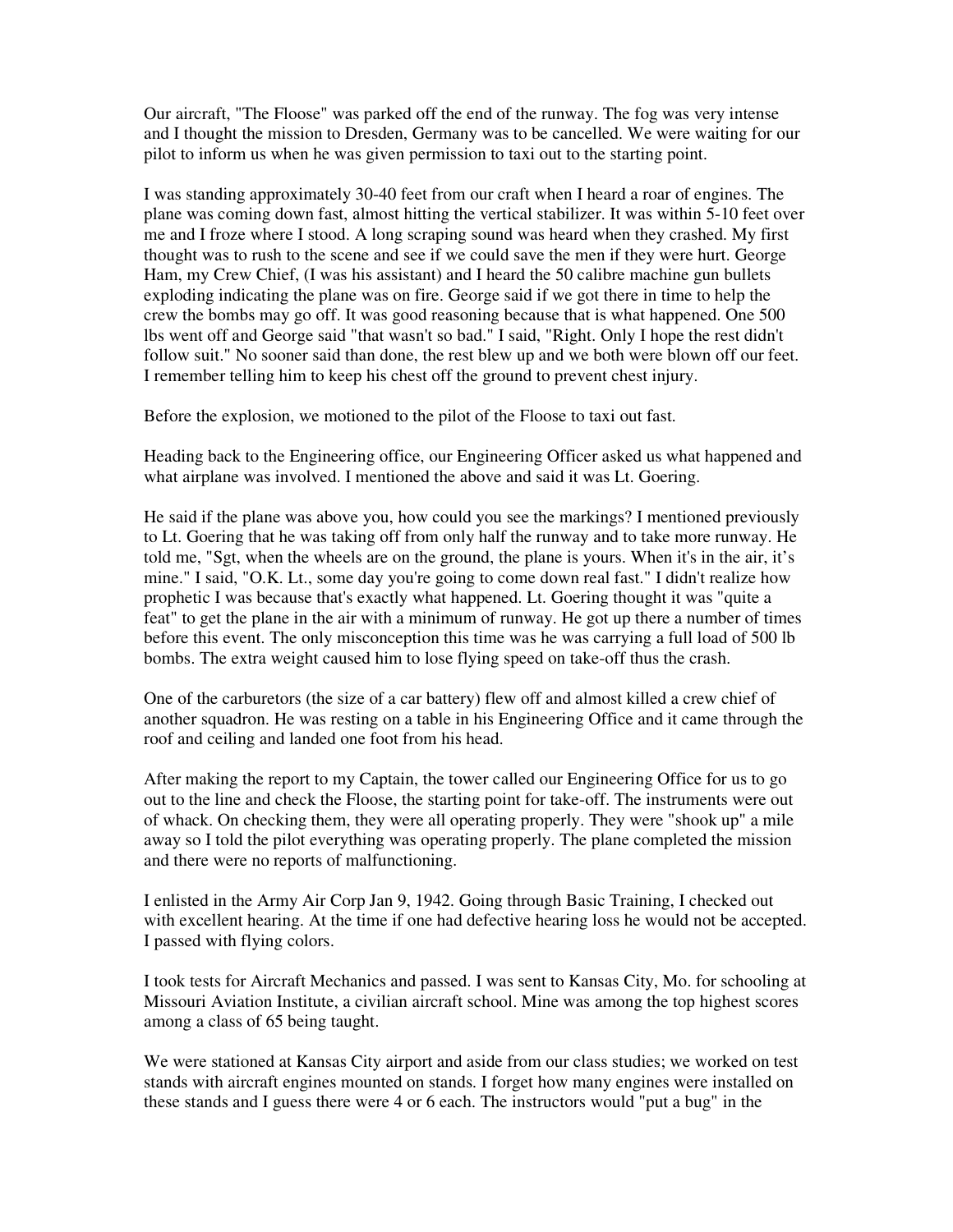engine and we would have to determine the solution to repair same. When fully operating the noise was tremendous. We were not told to wear ear guards and if they were available we would probably not be able to hear our instructor's words.

After graduating, I was sent to several camps before being assigned to the 303rd Bomb Group and the 358th Bomb Squadron. Shortly, we were shipped out to the East Coast ready for Combat Status.

As our planes arrived, each one was assigned a crew. We were stationed in Molesworth, England. I had spent 3 years overseas from Sept 1, 1942 to Sept 1, 1945. Since then, my hearing went progressively worse. My age at the time was 27 years old.

One beautiful day (there weren't many in England) I let my crew off early and stayed around taking care of minor things. A young pilot came up to me and asked me if it was possible to save gasoline. I told him "Yes" but would like to arrange a flight to check him out. When the plane was at cruising speed I asked him if he was satisfied at the instrument settings. After replying in the affirmative, I as Co-Pilot readjusted the Super Charger settings to get maximum performance. Had him practice the maneuver several times and we brought the plane back to our dispersal area. About a week later, the same Lt. was assigned to our ship. He told me where the target was and weather details. When stating it, somewhere quite a distance, I told him I didn't think he would have enough gas to get back to England and if I was right, to land at the field closest to England to gas up. The distance was great and they had a headwind going into the target most of the way. All planes reached the target without incident and on returning, a member of aircraft had to ditch in the channel and some made the coast. As was usual, we were "sweating stout" for their return. No formation in sight, we were all apprehensive. Suddenly there was a small speck in the sky. One of the Ground Crew had binoculars and said, "O'B, it your plane." It was too far off to see the markings so I said, "How can you tell?" He said, "By the #3 engine. The wing had not exhaust markings because you always kept them clean." On landing, the whole field headed for our area to learn what happened. It was the only plane to return to our base. The gasoline truck pulled up and the crew was about to go to briefing. I asked the Lt. to stall off the meeting 'til we "gassed up". He did and on checking up how much fuel was put in, I figured he had only enough fuel (67 1/2 gallons) on his return and if he were to make another approach, he would have cracked up.

The same pilots didn't necessarily fly the same plane always. There were exceptions of course.

One pilot reported the plane "shook extensively". Ground checking of engines showed no malfunction. It only happened when the pilot flew the phone. On asking him after many flights if it could be "in his mind" because no other pilots reported this condition. He said, "Ask the other nine men." I did and they all agreed with the pilot. I then requested a flight with him. I went along as Engineer and watched everything he did. Everything checked out O.K. on the take off and a short time, the plane shook so violently I thought the wings would fall off. I told the Lt. to keep it at that speed and I went down to the Navigators and Bombardiers compartment which is below and forward of the Cock-Pit. I looked out at #1 and #2 engines and they were responding smoothly. Next I check #3 and #4 engines and they checked out the same.

Under #3 engine is the right side wheel well which is recessed. The wheel was spinning backwards and I called on my microphone to the Lt. to put on the brakes. The co-pilot said to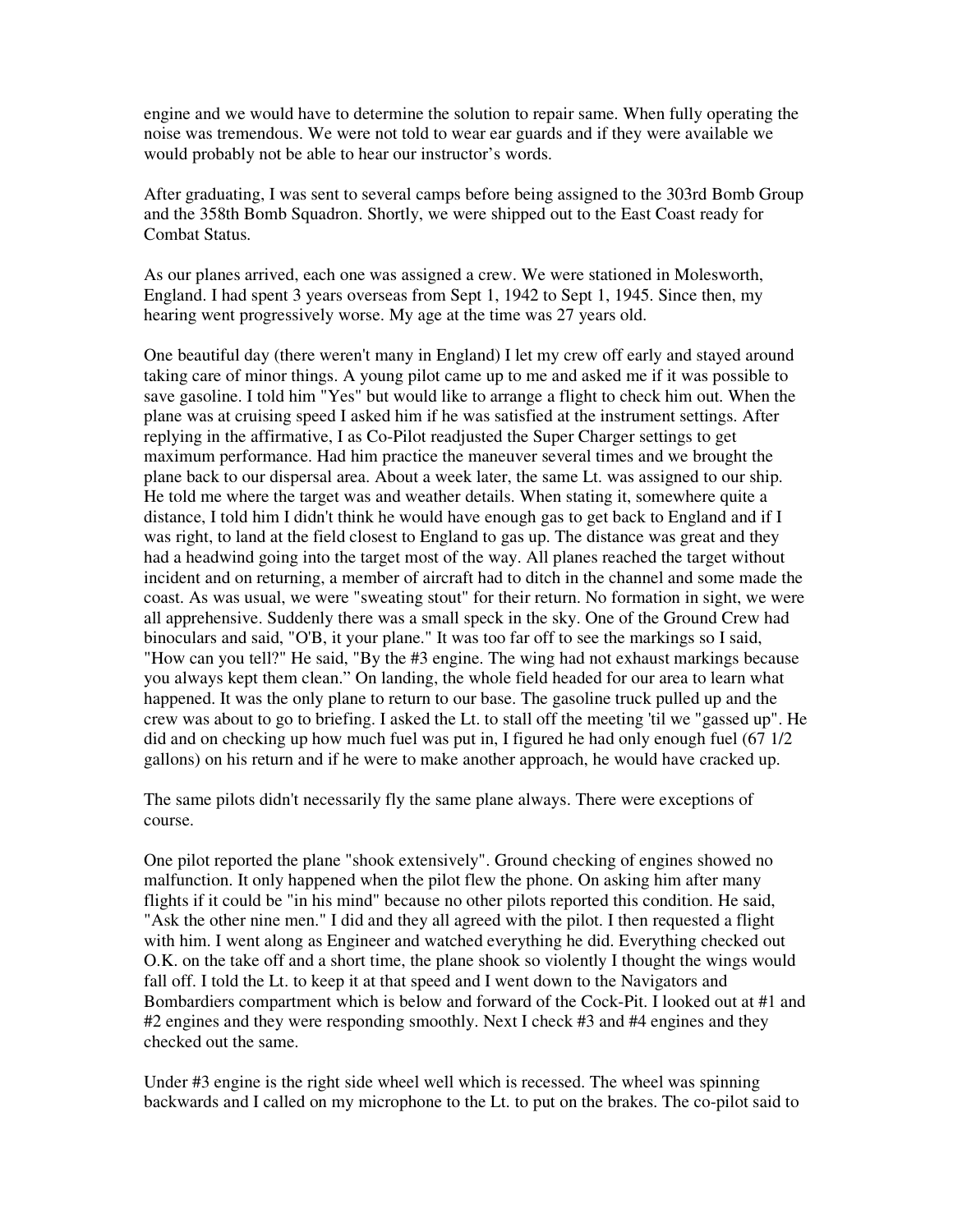the captain, "I think the Sarg flipped his lid." At 10,000 feet. "Put on the Brakes!" The pilot put on the brakes and the shaking stopped. Going back to the pilot's cockpit, they asked what caused the shaking to stop. I mentioned I'll have to check it out when we land. Previously, I had mentioned that the trouble sounded like gyro reaction but there was no gyro large enough to be the cause. I was wrong; the spinning is what acted as a gyro.

When we landed, I inspected the right wheel well and found a wheel stop was hit by flack. When the pilot took off, as the wheels receded, he applied the brakes. The purpose was to apply pressure to stop the wheel rotation. As soon as they were stopped, he again pressed on the brakes pedal to release the pressure to prevent leakage of the hydraulics fluid in the line in the event the lines were hit by flack.

It was possible having enough built up pressure to help slow down the plane on landing.

This incident proves that this pilot was the only pilot that followed the procedure to a "T" as mentioned above.

The humor part of the incident was displayed by the pilots when I was going to chow. They were walking the opposite direction and when they saw me, they said, "Hey fellows, if your plane was shaking like Hell at 10 thousand feet, put on your brakes!" It always got a laugh.

Another beautiful day in England (there weren't many) we were Slow-timing an engine and several of us mechanics (I was one) went along because there was nothing to do.

We had the waste sides open which housed 50 calibre guns. We were at about 3000 feet and admiring the countryside. All of a sudden, the plane shot downward and I ended up on my hands and knees on the plane's ceiling. I tried to pick myself off the ceiling to no avail until I "floated" off. It was a wonderful feeling until I floated to the side and my head struck the cables (for the elevator) which were anchored against the side area. We were still going down and my hair was caught where the mica guides up, which the cables passed through. The pilot probably trying frantically to control the plane. Luckily for me, Mike Gaich was standing next to me before the quick descent. He had probably gotten a hold on the 50 caliber gun to hold him down. As I floated, he saw the situation I was in and just before we leveled off, held my waist and got a hold of my hair and gave it a yank to free me.

If he hadn't been there to do what he did, I would have been scalped.

Going forward to the cockpit to find what caused the incident, was told that, as we were flying beneath the cumulus clouds, a British Lancaster bomber descended straight ahead of us on a collision course. The normal procedure would be to pull back on the stick and fly upward (which the other pilot did). Our pilot, in one-tenth of a second pushed the stick forward which sent us downward. When we leveled off, I know I said a prayer of thanks to Our Lord and St. Jude.

One day, a captured German airplane was flown into our field. I forget the type but it had 2 engines. It was smoking on its approach. Captain Newell, our Engineering Officer told me to go out and see what had to be done to fix it. I mentioned two things against us: I can't read German and I don't have metric tools. The Captain smiled and said it was O.K to use pliers or whatever. I marvelled at the plane's construction. It's been a long time ago and I did fix the trouble whatever it was.